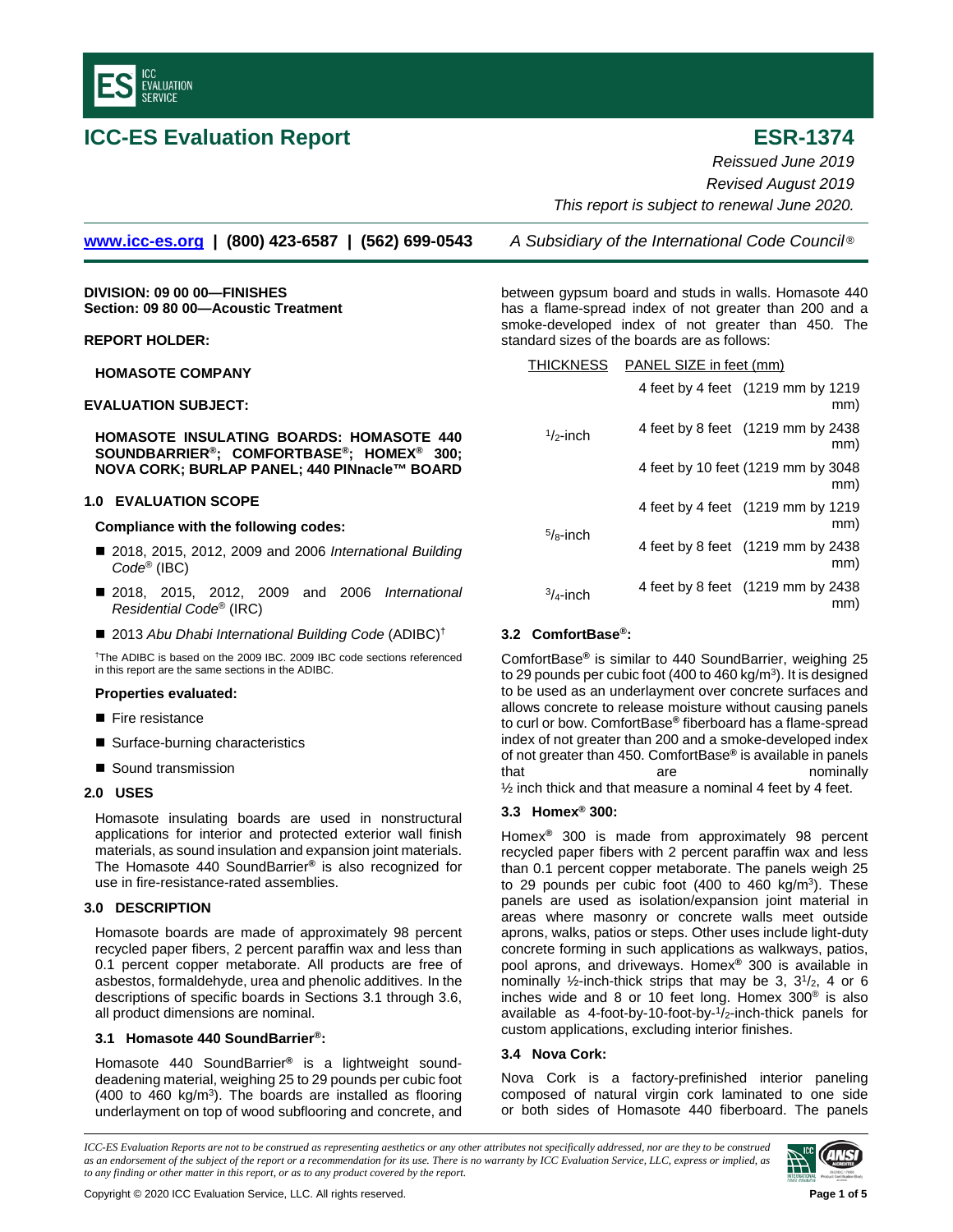are available in 4-foot-by-8-foot and 4-foot-by-10-foot sizes, and weigh 25 to 29 pounds per cubic foot (400 to 460 kg/ $m^3$ ). Nova Cork has a flame-spread index of not greater than 75 and a smoke-developed index of not greater than 450.

## **3.5 Burlap Panel:**

Burlap Panel is a factory-prefinished interior paneling composed of an all-natural heavyweight jute fabric laminated to a Homasote 440 fiberboard. The panels are available in a  $1/2$ -inch nominal thickness and a 4-foot width, and in lengths of 8 feet and 10 feet. The panels weigh 25 to 29 pounds per cubic foot (400 to 460 kg/m<sup>3</sup>). Burlap Panel has a flame-spread index of not greater than 200 and a smoke-developed index of not greater than 450.

# **3.6 440 PINnacle™ Board:**

The 440 PINnacle™ Board is used for interior and protected exterior use. The boards are finely sanded, with a suedelike feel to the touch. The panels are available in  $\frac{3}{8}$ -inch and  $\frac{1}{2}$ -inch nominal thicknesses, and are 4 feet wide and 8 feet long. The panels weigh 25 to 29 pounds per cubic foot (400 to 460 kg/m<sup>3</sup>). The 440 PINnacle™ Board has a flamespread index of not greater than 75 and a smoke-developed index of not greater than 450. This product is the prefinished version of the 440 SoundBarrier®.

## **4.0 DESIGN AND INSTALLATION**

#### **4.1 General:**

The Homasote panels must be installed in accordance with the manufacturer's published installation instructions and this report. The manufacturer's published installation instructions and this report must be strictly adhered to, and a copy of the instructions and this evaluation report must be available on the jobsite during installation.

When installed with components described in Table 1, the assemblies provide a minimum Sound Transmission Class (STC) of 50 and a minimum Impact Insulation Class (IIC) of 50, as required in Section 1206 of the 2018 IBC (Section 1207 of the 2015, 2012, 2009 and 2006 IBC).

#### **4.2 Fire-resistance Rating:**

**4.2.1 Fire-resistance Wall Rating:** The fire-resistancerated assembly shown in Figure 1 is based on a UL design. Homasote 440 SoundBarrier**®** may be used in fireresistance-rated wall assembly when constructed as indicated in the design. When using this assembly, all details must be in accordance with the specifications contained in the UL *BXUV GuideInfo*.

**4.2.2 Fire-resistance Floor and Ceiling Rating:** The fireresistance-rated assembly shown in Figure 2 is based on a UL design. Homasote 440 SoundBarrier**®** may be used in fire-resistance-rated floor/ceiling assembly when constructed as indicated in the design. When using these assemblies, all details must be in accordance with the specifications contained in UL *BXUV GuideInfo*.

#### **5.0 CONDITIONS OF USE**

The Homasote Boards described in this report comply with, or are suitable alternatives to what is specified in, those codes listed in Section 1.0 of this report, subject to the following conditions:

- **5.1** Homasote insulation board is not to be used as a plaster base.
- **5.2** All products must be installed in a dry condition.
- **5.3** The boards are limited to installation in Type V construction (IBC) and structures constructed in accordance with the IRC.

#### **6.0 EVIDENCE SUBMITTED**

- **6.1** Reports of testing in accordance with ASTM E84.
- **6.2** Reports of acoustical testing in accordance with ASTM E90 and ASTM E492.
- **6.3** Reports of testing in accordance with ASTM C209, as required by ASTM C208.
- **6.4** Reports of testing and analysis in accordance with UL 263 (ASTM E119).
- **6.5** Quality documentation.
- **6.6** Manufacturer's installation instructions.

#### **7.0 IDENTIFICATION**

- **7.1** The Homasote products covered by this report, or their packaging, must be marked for identification with the name of the manufacturer (Homasote Company), the product name, the statement "Complies with ASTM C208, Type I," and the evaluation report number (ESR-1374).
- **7.2** The report holder's contact information is the following:

**HOMASOTE COMPANY 932 LOWER FERRY ROAD WEST TRENTON, NEW JERSEY 08628-0240 (609) 883-3300, ext. 1332 [www.homasote.com](http://www.homasote.com/) [sgleason@homasote.com](mailto:sales@homasote.com)**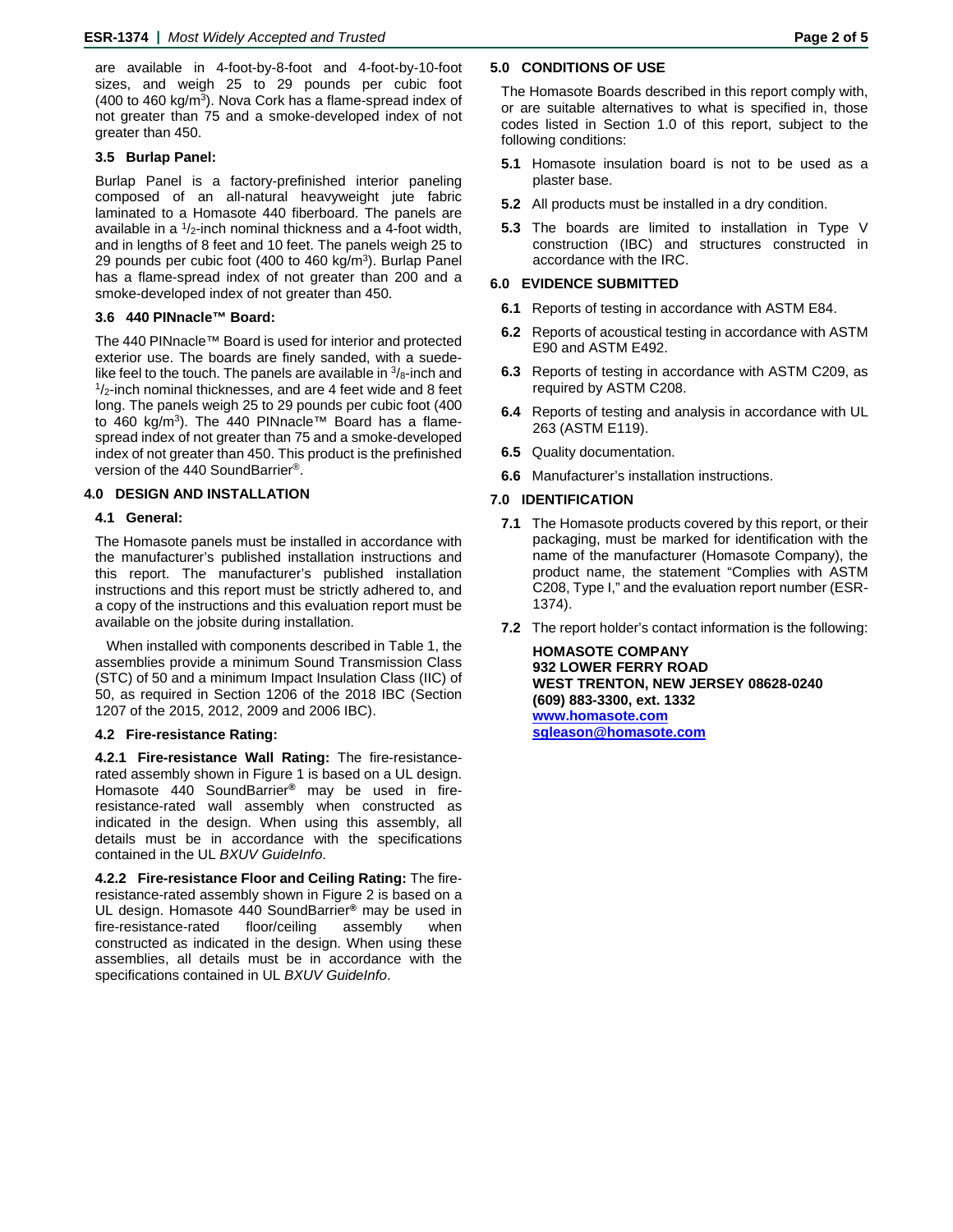|                               | <b>Assembly 1:</b><br><b>STC 56 - IIC 54</b> | <b>Assembly 2:</b><br>$STC$ 62 – IIC 70 | Assembly 3:<br><b>STC 55 - IIC 51</b> | <b>Assembly 4:</b><br><b>STC 58 - IIC 58</b> |
|-------------------------------|----------------------------------------------|-----------------------------------------|---------------------------------------|----------------------------------------------|
| <b>Luxury Vinyl Tile</b>      | X                                            |                                         | X                                     | X                                            |
| 3/4" Hardwood                 |                                              | X                                       |                                       |                                              |
| 1/2" 440 Sound Barrier ®      | X                                            | $\overline{\mathsf{x}}$                 | X                                     | X                                            |
| 3/4" OSB                      |                                              |                                         | X                                     | χ                                            |
| 3/4" Wood Subfloor            | X                                            | X                                       |                                       | X                                            |
| 12" deep I-Joist with a       |                                              |                                         |                                       |                                              |
| minimum 1-3/8" deep by 2-     |                                              |                                         |                                       | X                                            |
| 1/4" wide flange material and |                                              |                                         |                                       |                                              |
| 3/8" thick web material       |                                              |                                         |                                       |                                              |
| 9-1/2" deep I-Joist with a    |                                              |                                         |                                       |                                              |
| minimum 1-3/8" deep by 1-     |                                              |                                         | X                                     |                                              |
| 3/4" wide flange material and |                                              |                                         |                                       |                                              |
| 3/8" thick web material       |                                              |                                         |                                       |                                              |
| Nominal 4" wide x 18" deep    | X                                            |                                         |                                       |                                              |
| <b>Open Web Joist</b>         |                                              |                                         |                                       |                                              |
| 3-1/2" Fiberglass Insulation  | X                                            |                                         |                                       |                                              |
| 6" Fiberglass Insulation      |                                              | X                                       | X                                     | X                                            |
| <b>Resilient Channels</b>     |                                              |                                         | X                                     | X                                            |
| <b>Hat Channels</b>           | X                                            |                                         |                                       |                                              |
| 5/8" Type X Gypsum Board      |                                              | X                                       |                                       |                                              |
| 5/8" Type C Gypsum Board      | X                                            |                                         |                                       |                                              |
| 2 Layers of 5/8" Type X       |                                              |                                         | X                                     | X                                            |
| <b>Gypsum Board</b>           |                                              |                                         |                                       |                                              |
| 6" Concrete Slab              |                                              | X                                       |                                       |                                              |
| <b>Drop Ceiling</b>           |                                              | X                                       |                                       |                                              |
| <b>Sound Isolation Clips</b>  | X                                            |                                         |                                       |                                              |

# **TABLE 1—ACOUSTICAL RATINGS OF HOMASOTE® FLOOR-CEILING ASSEMBLIES**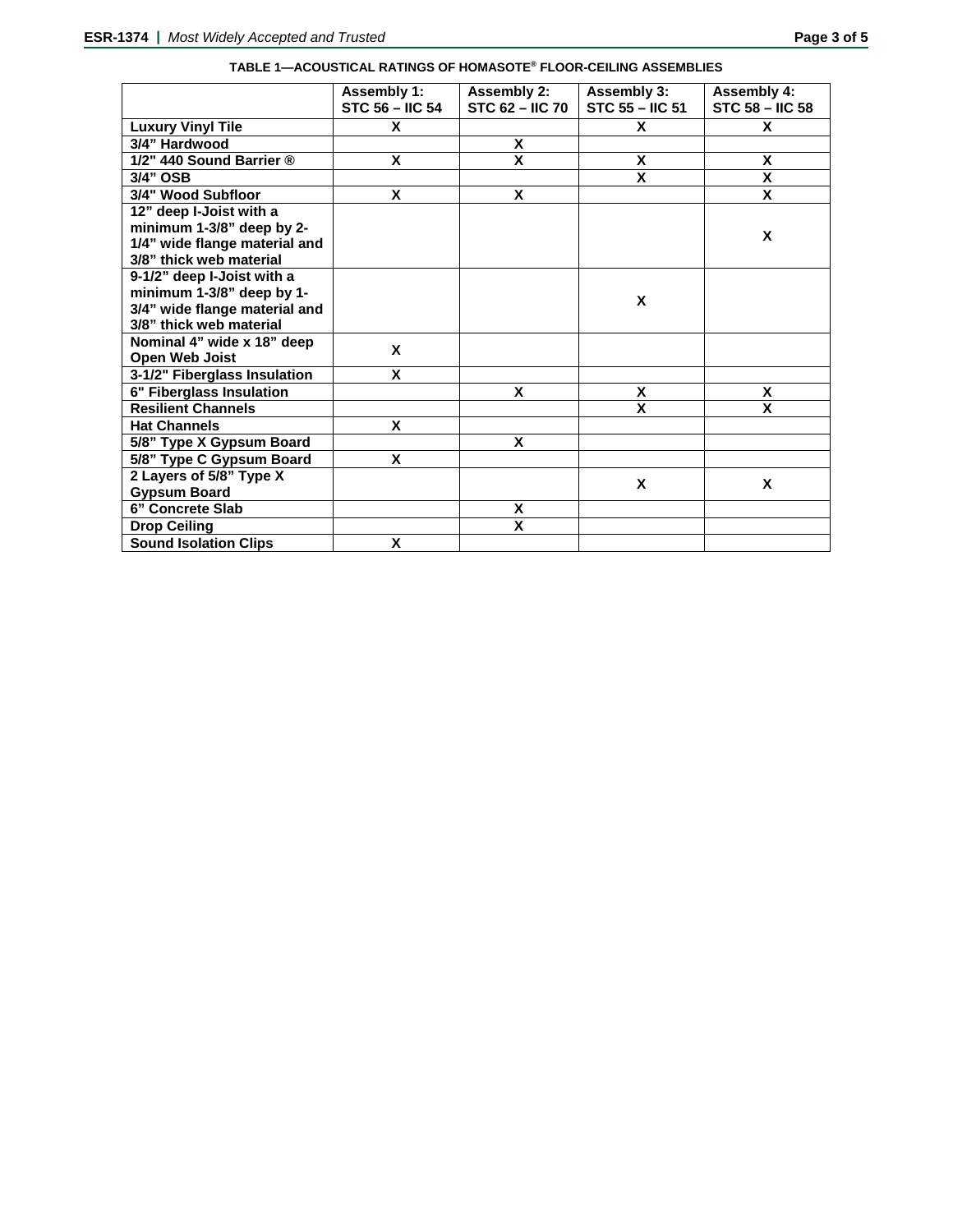

**FIGURE 1—Nonbearing Wall Rating–1 HR.**

- **1. Floor and Ceiling Runner**—(Not Shown)—Channel shaped, attached to floor and ceiling with steel fasteners spaced maximum 36 inches on center. Fabricated from min No. 25 MSG galv steel,  $3^{5}/_8$  inch deep and minimum 1 $^{1}/_4$  inch wide.
- **2. Steel Studs—**Channel shaped, spaced a maximum 16 inches on center. Fabricated from minimum 25 MSG galv steel, minimum  $3^5\!/_8$  inch wide by 1 $^1\!/_4$  inch deep with  $^1\!/_4$  inch folded back return flange legs. Studs to be cut  $\frac{3}{8}$  inch less the assembly height. Steel studs friction-fitted into ceiling runners (Item 1). Studs attached to floor runners with  $\frac{7}{16}$  inch long Type S-12 panhead, self-drilling, self-tapping steel screws on both sides of the studs or by welded or bolted connections designed in accordance with the AISI specifications. Where required for lateral support of studs, support shall be provided by means of steel straps, channels or other similar means as specified in the design of a particular steel stud wall system.
- **3. Batts and blankets\*—**Nominal 3-inch-thick, minimum 3.4 pcf mineral wool batts, friction fit between the studs and floor and ceiling runners.
- 4. **Mineral and Fiber Board\***—Nominal <sup>1</sup>/<sub>2</sub>-inch-thick, 4-feet-wide Homasote Type 440-32 Sheathing. Installed with long dimension

parallel with studs. Vertical joints centered on studs, and staggered one stud space from opposite side. Attached to studs with Type S-12 inch long steel screws, spaced 12 inches on center along interior studs at perimeter of panels.

**HOMASOTE CO**—Homasote Type 440-32.

**5. Gypsum Board\*—**<sup>5</sup> /8-inch-thick, 4-feet-wide. One layer of wallboard applied vertically over the mineral and fiber board with joints centered between studs and staggered minimum 16 inches on opposite sides, secured with Type S-10, 1 $\frac{1}{2}$  inch long screws spaced 12 inches on center along the perimeter and 16 inches on center in the field.

**CANADIAN GYPSUM COMPANY**—Types C, IP-X2.

**UNITED STATES GYPSUM CO**—Types C, IP-X2.

**USG MEXICO S A DE C V**—Types C, IP-X2.

**6. Joint Tape and Compound—**(Not Shown)—Outer layer joints covered with joint compound and paper or mesh tape. Screw heads covered with joint compound.

\*Bearing the UL Classification Mark